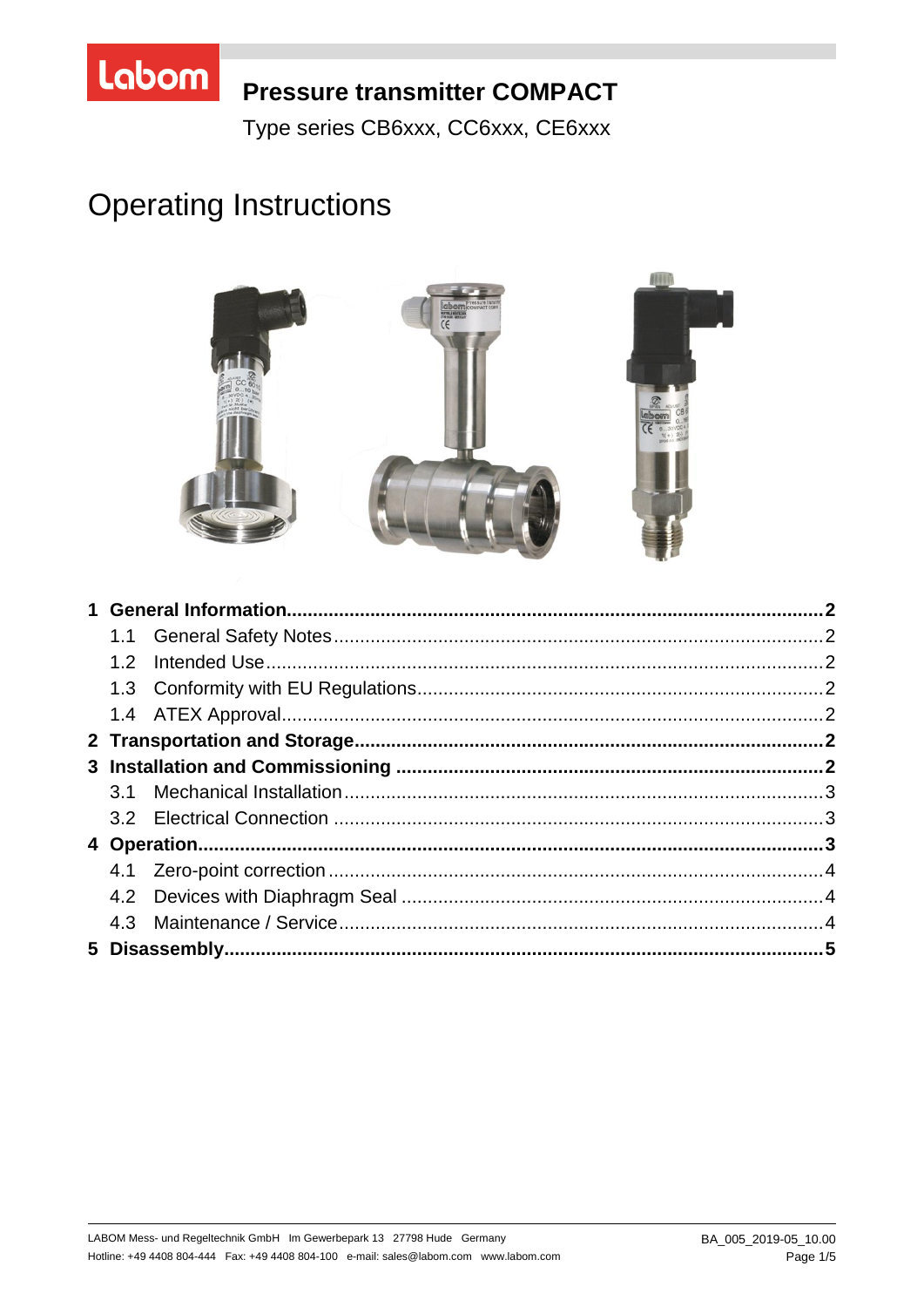#### **1 General Information**

This document contains necessary information for the proper installation and use of this device. In addition to this instruction, be sure to observe all statutory requirements, applicable standards, the additional technical specifications on the accompanying data sheet (see www.labom.com) as well as the specifications indicated on the type plate.

#### **1.1 General Safety Notes**

The installation, set up, service or disassembly of this device must only be done by trained, qualified personnel using suitable equipment and authorized to do so.

# **Warning**

Media can escape if unsuitable devices are used or if the installation is not correct.

Danger of severe injury or damage

 $\triangleright$  Ensure that the device is suitable for the process and undamaged.

#### **1.2 Intended Use**

The device is intended to measure pressure of gases, vapors and liquids as specified in the data sheet.

#### **1.3 Conformity with EU Regulations**

The CE-marking on the device certifies its compliance with the applicable EU Directives for placing products on the market within the European Union.

You find the complete EU Declaration of Conformity (document no. KE\_022) at www.labom.com.

#### **1.4 ATEX Approval**

Devices of the type CB6xx1, CC6xx1, CE6xx1 are certified for use in explosive environments.

If you purchased a device with ATEX approval, please refer to the accompanying document XA 006 for ATEX-relevant information.

#### **2 Transportation and Storage**

Store and transport the device only under clean and dry conditions preferably in the original packaging. Avoid exposure to shocks and excessive vibrations.

Permissible storage temperature for CB6xxx und CE6xxx: -40…90°C

Permissible storage temperature for CC6xxx: -10...90°C

#### **3 Installation and Commissioning**

Ensure that the device is suitable for the intended application with respect to pressure range, overpressure limit, media compatibility, temperature range and process connection.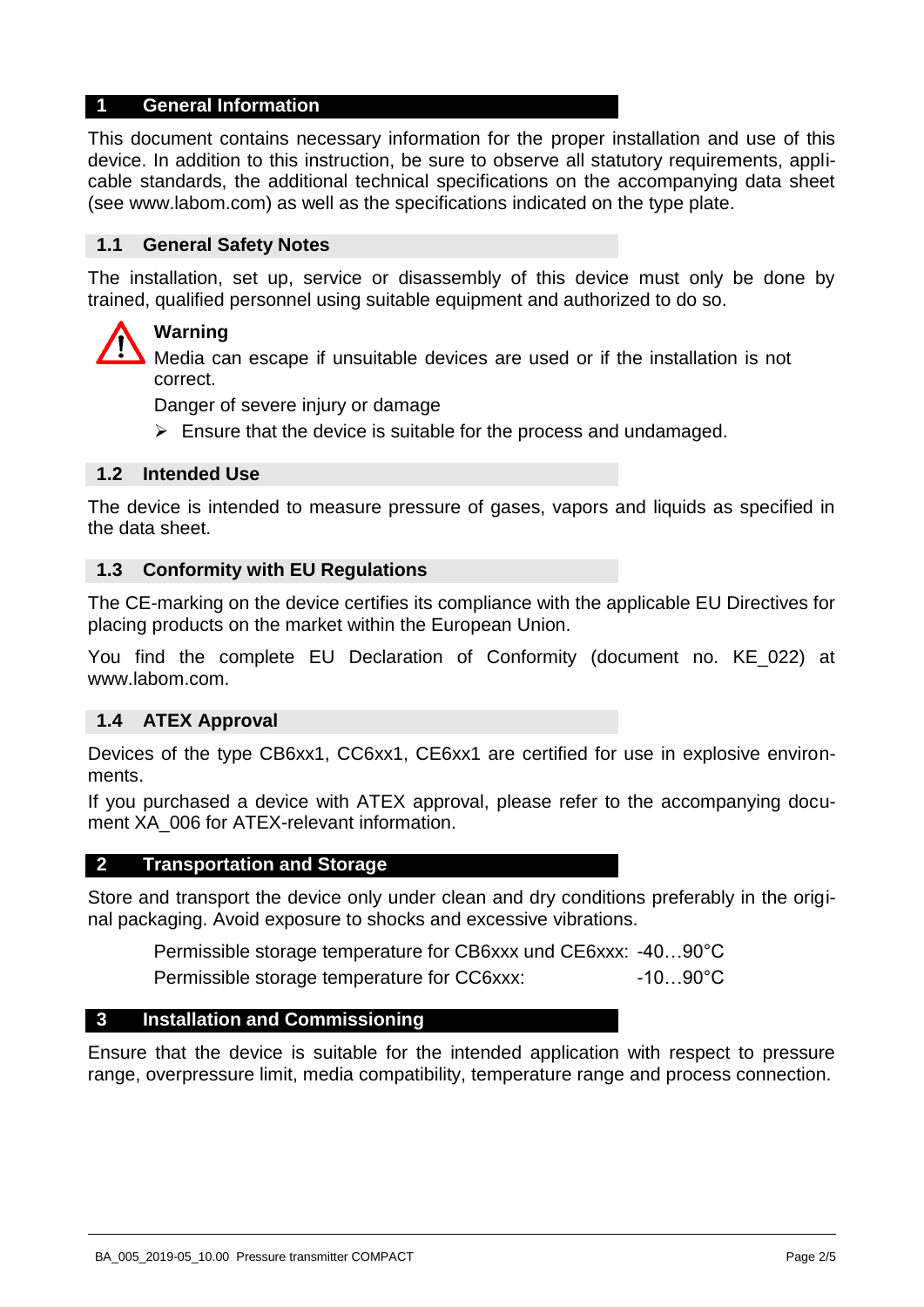# **3.1 Mechanical Installation**

Before starting operation, check the process connection carefully for leaks under pressure.

Use gaskets, if required, that are suitable for the process connection and resistant to the media.

You can use the device in any mounting position. Normally the transmitter is adjusted for a vertical mounting position. A different mounting position in combination with a small nominal range might cause a zero point offset. In this case a zero point adjustment might be necessary.

The device is ventilated via the connecting cable with a degree of IP67 protection and pressure ranges up to 16 bar / 250 psi. During installation lay a ventilated cable to an aeratable connection room. This compensates any atmospheric fluctuations.

### **3.2 Electrical Connection**

Complete the mechanical installation before you connect the device electrically. Set up all electrical connections while the voltage supply is switched off.



#### **4 Operation**

During operation, take care that the device remains within its intended pressure and temperature ranges. No other monitoring is necessary.

The permissible ambient and media temperature depends on the type of device and its design. This information can be found in the relevant data sheet.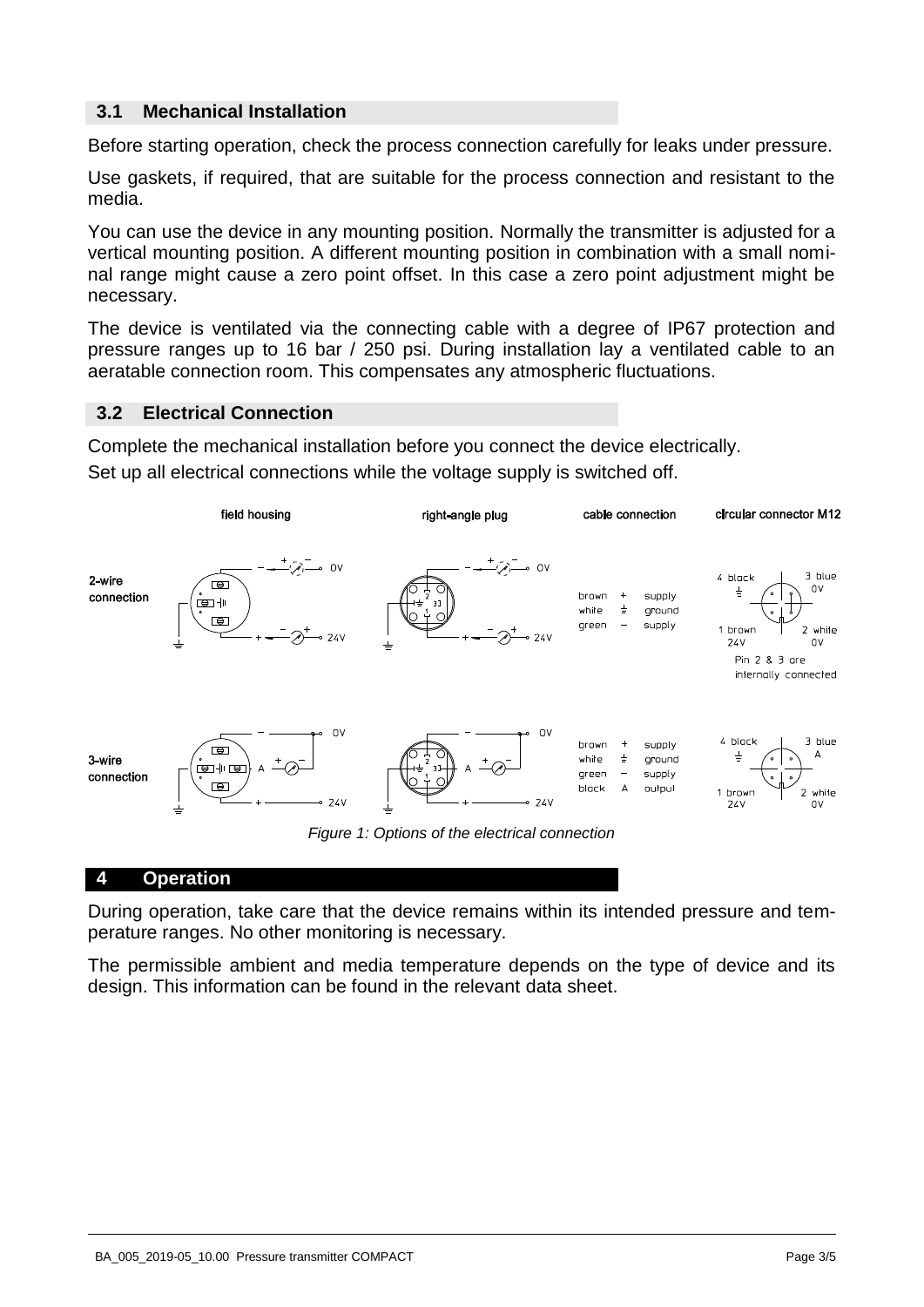# **4.1 Zero-point correction**

In the case of the field housing version, the potentiometers are encapsulated and can be accessed through the clamping plate. In the case of plug versions and the cableconnection version unscrew the union nut and remove the plug insert by carefully lifting it out. The internally-fitted zero and span potentiometers can be accessed from above through the potting. Trim them using a screwdriver (1.5 x 40) (10 turns =  $\pm$  5 % of measuring range). Span adjustment requires a precise reference pressure.



# **4.2 Devices with Diaphragm Seal**

Remove the protective cap or protective wrapping from the diaphragm only just before installation to prevent contamination or damage.

The diaphragm must not be touched. Do not place the device on its diaphragm. Even small scratches or deformations may negatively influence the zero point or other characteristics of the device.

Pressure transmitter and diaphragm seal are a closed system that must not be separated.

You can find further information about diaphragm seals in the document TA\_031 on www.labom.com.

### **4.3 Maintenance / Service**

When properly installed in accordance with applicable specifications, this device is maintenance-free. However, we recommend an annual recalibration of the device.

In the event of any damage or defect the customer cannot replace or repair any components or assemblies.